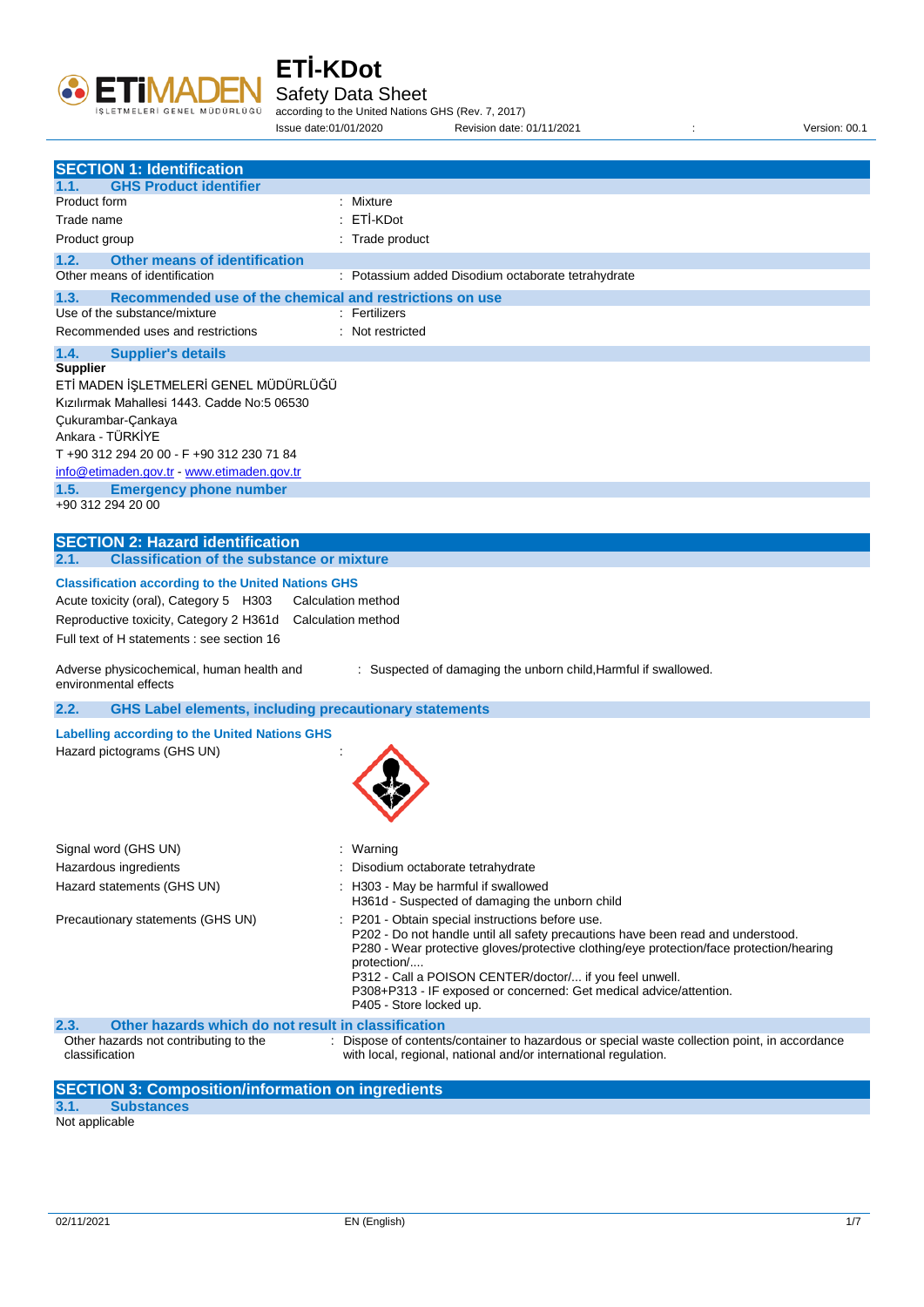#### Safety Data Sheet

according to the United Nations GHS (Rev. 7, 2017)

| 3.2.<br><b>Mixtures</b>          |                           |               |                                                              |
|----------------------------------|---------------------------|---------------|--------------------------------------------------------------|
| <b>Name</b>                      | <b>Product identifier</b> | $\frac{9}{6}$ | <b>Classification according to</b><br>the United Nations GHS |
| Disodium octaborate tetrahydrate | (CAS-No.) 12280-03-4      | $\leq 98.09$  | Acute Tox. 5 (Oral), H303<br>Repr. 2, H361d                  |
| potassium chloride               | (CAS-No.) 7447-40-7       | $\geq 1.91$   | Not classified                                               |

Full text of H-statements: see section 16

| <b>SECTION 4: First-aid measures</b>                                            |                                                                                                                                             |
|---------------------------------------------------------------------------------|---------------------------------------------------------------------------------------------------------------------------------------------|
| <b>Description of necessary first-aid measures</b><br>4.1.                      |                                                                                                                                             |
| First-aid measures general                                                      | : IF exposed or concerned: Get medical advice/attention. Call a poison center or a doctor if you<br>feel unwell.                            |
| First-aid measures after inhalation                                             | : Remove person to fresh air and keep comfortable for breathing.                                                                            |
| First-aid measures after skin contact                                           | : Wash skin with plenty of water.                                                                                                           |
| First-aid measures after eye contact                                            | : Rinse eyes with water as a precaution.                                                                                                    |
| First-aid measures after ingestion                                              | : Rinse mouth. Call a poison center or a doctor if you feel unwell.                                                                         |
| 4.2.<br>Most important symptoms/effects, acute and delayed                      |                                                                                                                                             |
| No additional information available                                             |                                                                                                                                             |
| 4.3.                                                                            | Indication of immediate medical attention and special treatment needed, if necessary                                                        |
| Treat symptomatically.                                                          |                                                                                                                                             |
|                                                                                 |                                                                                                                                             |
| <b>SECTION 5: Fire-fighting measures</b>                                        |                                                                                                                                             |
| <b>Suitable extinguishing media</b><br>5.1.                                     |                                                                                                                                             |
| Suitable extinguishing media                                                    | : Water spray. Dry powder. Foam.                                                                                                            |
| 5.2.<br>Specific hazards arising from the chemical                              |                                                                                                                                             |
| Hazardous decomposition products in case of fire : Toxic fumes may be released. |                                                                                                                                             |
| 5.3.<br><b>Special protective actions for fire-fighters</b>                     |                                                                                                                                             |
| Protection during firefighting                                                  | : Do not attempt to take action without suitable protective equipment. Self-contained breathing<br>apparatus. Complete protective clothing. |
|                                                                                 |                                                                                                                                             |
|                                                                                 |                                                                                                                                             |
| <b>SECTION 6: Accidental release measures</b><br>6.1.                           | Personal precautions, protective equipment and emergency procedures                                                                         |
|                                                                                 |                                                                                                                                             |
| 6.1.1.<br>For non-emergency personnel                                           |                                                                                                                                             |
| Emergency procedures                                                            | : Ventilate spillage area.                                                                                                                  |
| 6.1.2.<br>For emergency responders                                              |                                                                                                                                             |
| Protective equipment                                                            | : Do not attempt to take action without suitable protective equipment. For further information                                              |
|                                                                                 | refer to section 8: "Exposure controls/personal protection".                                                                                |
| 6.2.<br><b>Environmental precautions</b>                                        |                                                                                                                                             |
| Avoid release to the environment.                                               |                                                                                                                                             |
| 6.3.<br>Methods and materials for containment and cleaning up                   |                                                                                                                                             |
| Methods for cleaning up                                                         | : Mechanically recover the product. Notify authorities if product enters sewers or public waters.                                           |
| Other information                                                               | : Dispose of materials or solid residues at an authorized site.                                                                             |
|                                                                                 |                                                                                                                                             |
| <b>SECTION 7: Handling and storage</b>                                          |                                                                                                                                             |
| <b>Precautions for safe handling</b><br>7.1.                                    |                                                                                                                                             |
| Precautions for safe handling                                                   | : Ensure good ventilation of the work station. Obtain special instructions before use. Do not                                               |
|                                                                                 | handle until all safety precautions have been read and understood. Wear personal protective<br>equipment.                                   |
|                                                                                 |                                                                                                                                             |
| Hygiene measures                                                                | Do not eat, drink or smoke when using this product. Always wash hands after handling the<br>product.                                        |
| 7.2.<br>Conditions for safe storage, including any incompatibilities            |                                                                                                                                             |
| Storage conditions                                                              | : Store locked up. Store in a well-ventilated place. Keep cool.                                                                             |
|                                                                                 |                                                                                                                                             |
| <b>SECTION 8: Exposure controls/personal protection</b>                         |                                                                                                                                             |
| <b>Control parameters</b><br>8.1.                                               |                                                                                                                                             |
| No additional information available                                             |                                                                                                                                             |
|                                                                                 |                                                                                                                                             |
| 8.2.<br><b>Appropriate engineering controls</b>                                 |                                                                                                                                             |
| Appropriate engineering controls                                                | : Ensure good ventilation of the work station.                                                                                              |
| 02/11/2021                                                                      | EN (English)<br>2/7                                                                                                                         |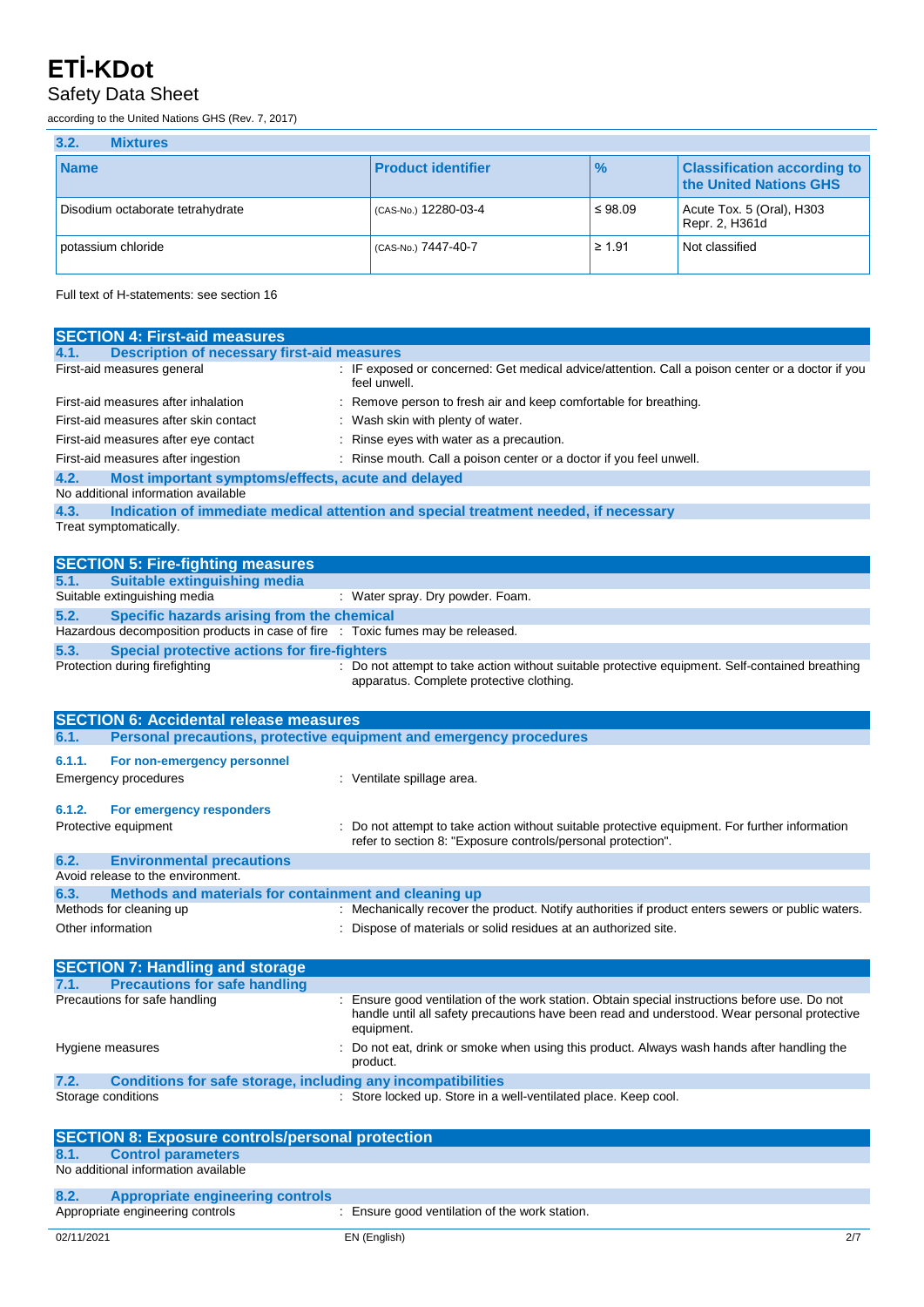#### Safety Data Sheet

according to the United Nations GHS (Rev. 7, 2017)

| Environmental exposure controls         | : Avoid release to the environment.                                         |
|-----------------------------------------|-----------------------------------------------------------------------------|
| 8.3.                                    | Individual protection measures, such as personal protective equipment (PPE) |
| Hand protection                         | : Protective gloves                                                         |
| Eye protection                          | : Safety glasses                                                            |
| Skin and body protection                | : Wear suitable protective clothing                                         |
| Respiratory protection                  | : [In case of inadequate ventilation] wear respiratory protection.          |
| Personal protective equipment symbol(s) |                                                                             |



**8.4. Exposure limit values for the other components** No additional information available

| <b>SECTION 9: Physical and chemical properties</b>    |                                                     |
|-------------------------------------------------------|-----------------------------------------------------|
| <b>Basic physical and chemical properties</b><br>9.1. |                                                     |
| Physical state                                        | : Solid                                             |
| Molecular mass                                        | 412.5 g/mol                                         |
| Colour                                                | white.                                              |
| Odour                                                 | Odourless.                                          |
| Odour threshold                                       | Not available                                       |
| Melting point                                         | 815 °C                                              |
| Freezing point                                        | Not applicable                                      |
| Boiling point                                         | Not available                                       |
| Flammability (solid, gas)                             | Non flammable.                                      |
| <b>Explosive limits</b>                               | Not applicable                                      |
|                                                       | Not applicable                                      |
| Lower explosive limit (LEL)                           | Not applicable                                      |
| Upper explosive limit (UEL)                           | Not applicable                                      |
| Flash point                                           | Not applicable                                      |
| Auto-ignition temperature                             | Not applicable                                      |
| Decomposition temperature                             | Not available                                       |
| рH                                                    | 8.5 @ 20°C                                          |
| pH solution                                           | : $1\%$                                             |
| Viscosity, kinematic (calculated value) (40 °C)       | : Not applicable                                    |
| Partition coefficient n-octanol/water (Log Kow)       | : Not available                                     |
| Vapour pressure                                       | Negligible @ 20°C                                   |
| Vapour pressure at 50 °C                              | Not available                                       |
| Density                                               | Not available                                       |
| Relative density                                      | 1.87 Type: 'relative density' Temp.: 22 °C          |
| Relative vapour density at 20 °C                      | Not applicable<br>$\ddot{\cdot}$                    |
| Relative density of saturated gas/air mixture         | 1874 kg/m <sup>3</sup> Type: 'density' Temp.: 22 °C |
| Solubility                                            | Water: 9.7 % @ 20°C; 27.4 @ 40°C                    |
| Particle size                                         | Not available                                       |
| Particle size distribution                            | Not available                                       |
| Particle shape                                        | Not available                                       |
| Particle aspect ratio                                 | Not available                                       |
| Particle specific surface area                        | Not available                                       |
|                                                       |                                                     |

**9.2. Data relevant with regard to physical hazard classes (supplemental)**

No additional information available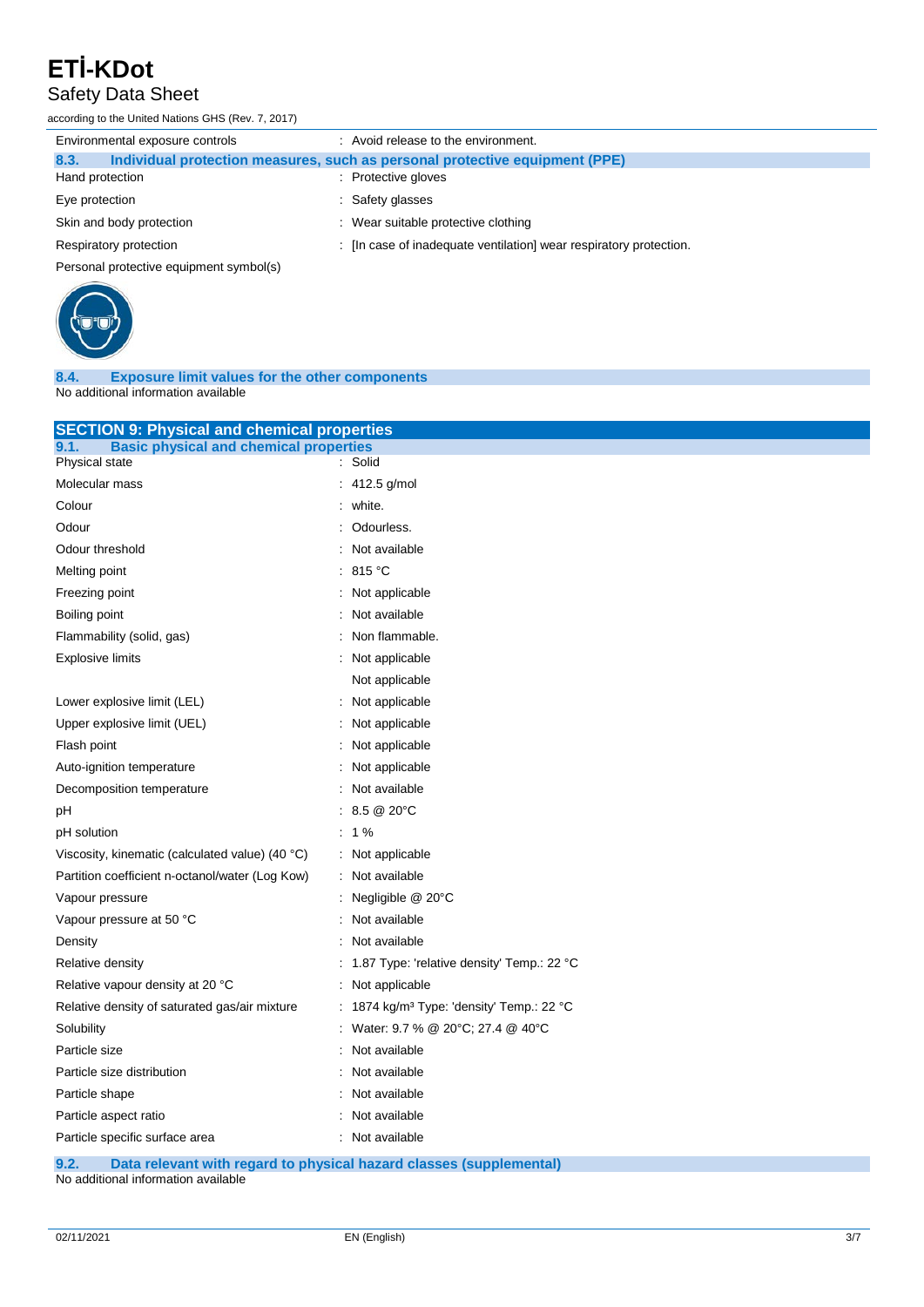### Safety Data Sheet

according to the United Nations GHS (Rev. 7, 2017)

|       | <b>SECTION 10: Stability and reactivity</b>                                        |
|-------|------------------------------------------------------------------------------------|
| 10.1. | <b>Reactivity</b>                                                                  |
|       | The product is non-reactive under normal conditions of use, storage and transport. |
| 10.2. | <b>Chemical stability</b>                                                          |
|       | Stable under normal conditions.                                                    |
| 10.3. | <b>Possibility of hazardous reactions</b>                                          |
|       | No dangerous reactions known under normal conditions of use.                       |
| 10.4. | <b>Conditions to avoid</b>                                                         |
|       | None under recommended storage and handling conditions (see section 7).            |
| 10.5. | <b>Incompatible materials</b>                                                      |
|       | No additional information available                                                |
| 10.6. | <b>Hazardous decomposition products</b>                                            |

Under normal conditions of storage and use, hazardous decomposition products should not be produced.

| <b>SECTION 11: Toxicological information</b>  |                                |
|-----------------------------------------------|--------------------------------|
| Information on toxicological effects<br>11.1. |                                |
| Acute toxicity (oral)                         | : May be harmful if swallowed. |
| Acute toxicity (dermal)                       | : Not classified               |
| Acute toxicity (inhalation)                   | : Not classified               |
| ATE UN (oral)                                 | 2548.68 mg/kg bodyweight       |

| Disodium octaborate tetrahydrate (12280-03-4) |                                                                                                                                           |  |  |
|-----------------------------------------------|-------------------------------------------------------------------------------------------------------------------------------------------|--|--|
| LD50 dermal rabbit                            | > 2000 mg/kg bodyweight Animal: rabbit, Guideline: other: FIFRA (40 CFR 163)                                                              |  |  |
| potassium chloride (7447-40-7)                |                                                                                                                                           |  |  |
| LD50 oral rat                                 | $\approx$ 3020 mg/kg bodyweight Animal: rat, Animal sex: female                                                                           |  |  |
| Skin corrosion/irritation                     | : Not classified                                                                                                                          |  |  |
|                                               | pH: 8.5 @ 20°C                                                                                                                            |  |  |
| Serious eye damage/irritation                 | : Not classified                                                                                                                          |  |  |
|                                               | pH: 8.5 @ 20°C                                                                                                                            |  |  |
| Respiratory or skin sensitisation             | : Not classified                                                                                                                          |  |  |
| Germ cell mutagenicity                        | Not classified                                                                                                                            |  |  |
| Carcinogenicity                               | : Not classified                                                                                                                          |  |  |
| potassium chloride (7447-40-7)                |                                                                                                                                           |  |  |
| NOAEL (chronic, oral, animal/male, 2 years)   | $\approx$ 1820 mg/kg bodyweight Animal: rat, Animal sex: male, Remarks on results: other: Effect type:<br>toxicity (migrated information) |  |  |
| Reproductive toxicity                         | : Suspected of damaging fertility or the unborn child.                                                                                    |  |  |
| STOT-single exposure                          | Not classified                                                                                                                            |  |  |
| STOT-repeated exposure                        | : Not classified                                                                                                                          |  |  |
| potassium chloride (7447-40-7)                |                                                                                                                                           |  |  |
| NOAEL (oral, rat, 90 days)                    | ≈ 1820 mg/kg bodyweight Animal: rat, Animal sex: male                                                                                     |  |  |
| Aspiration hazard                             | : Not classified                                                                                                                          |  |  |
| <b>ETİ-KDot</b>                               |                                                                                                                                           |  |  |
| Viscosity, kinematic                          | Not applicable                                                                                                                            |  |  |

| <b>SECTION 12: Ecological information</b>                                    |                                                                                                                            |
|------------------------------------------------------------------------------|----------------------------------------------------------------------------------------------------------------------------|
| 12.1.<br><b>Toxicity</b>                                                     |                                                                                                                            |
| Ecology - general                                                            | : The product is not considered harmful to aquatic organisms nor to cause long-term adverse<br>effects in the environment. |
| Hazardous to the aquatic environment, short-term : Not classified<br>(acute) |                                                                                                                            |
| Hazardous to the aquatic environment, long-term<br>(chronic)                 | : Not classified                                                                                                           |
|                                                                              |                                                                                                                            |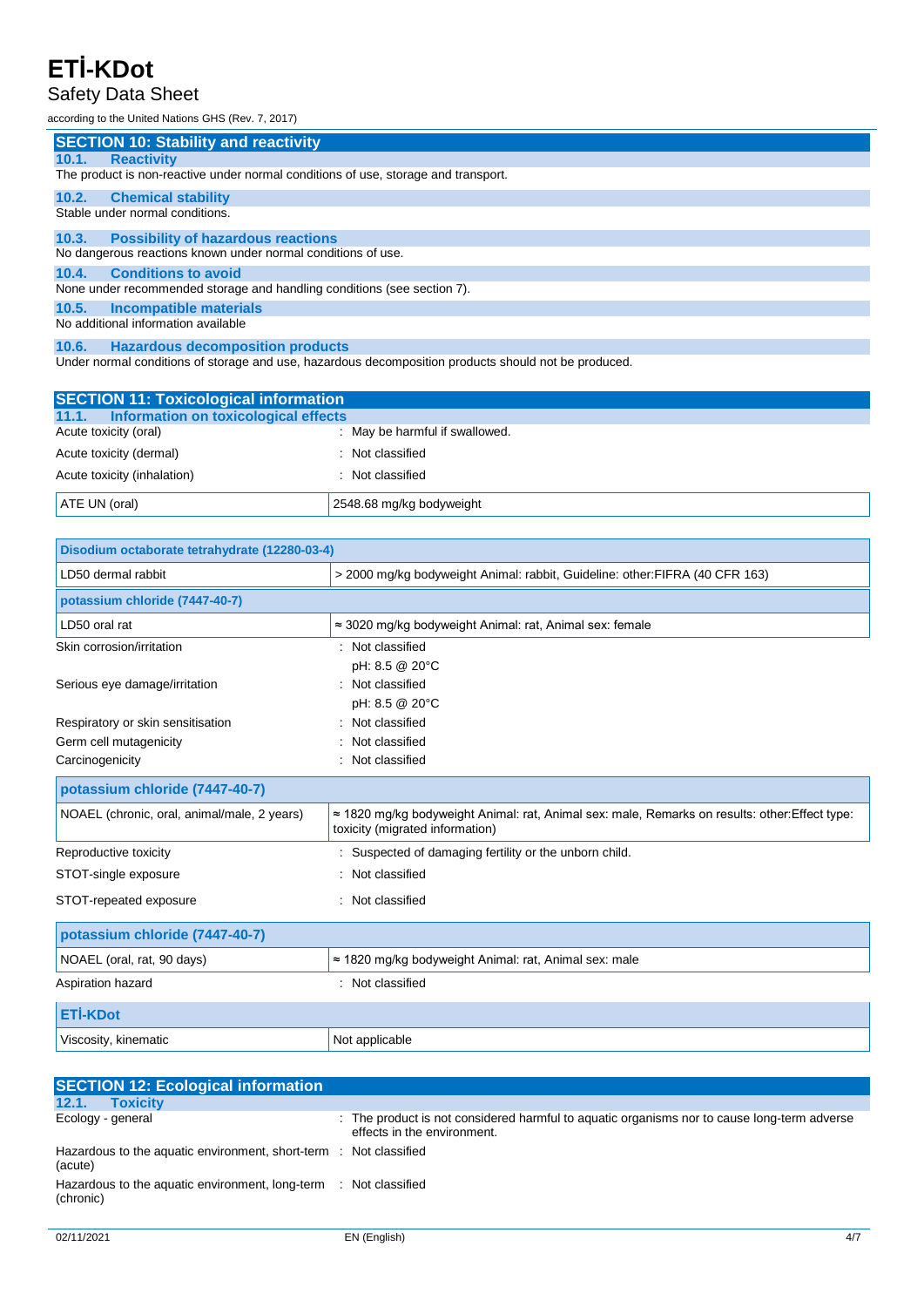#### Safety Data Sheet

according to the United Nations GHS (Rev. 7, 2017)

| Disodium octaborate tetrahydrate (12280-03-4) |                                                                                                                                                      |  |  |
|-----------------------------------------------|------------------------------------------------------------------------------------------------------------------------------------------------------|--|--|
| LC50 - Fish [1]                               | 74 mg/l Test organisms (species): Limanda limanda                                                                                                    |  |  |
| LC50 - Fish [2]                               | 79.7 mg/l Test organisms (species): Pimephales promelas                                                                                              |  |  |
| EC50 72h - Algae [1]                          | 66 mg/l Test organisms (species): Phaeodactylum tricornutum                                                                                          |  |  |
| EC50 72h - Algae [2]                          | 54 mg/l Test organisms (species): Phaeodactylum tricornutum                                                                                          |  |  |
| NOEC chronic fish                             | 6.4 mg/l Test organisms (species): Danio rerio (previous name: Brachydanio rerio) Duration: '34<br>ď                                                 |  |  |
| potassium chloride (7447-40-7)                |                                                                                                                                                      |  |  |
| LC50 - Fish [1]                               | 880 mg/l Test organisms (species): Pimephales promelas                                                                                               |  |  |
| EC50 - Other aquatic organisms [1]            | 440 - 880 mg/l Test organisms (species): other:see below                                                                                             |  |  |
| EC50 - Other aquatic organisms [2]            | 580 - 670 mg/l Test organisms (species): other:see below                                                                                             |  |  |
| EC50 72h - Algae [1]                          | > 100 mg/l Test organisms (species): Desmodesmus subspicatus (previous name:<br>Scenedesmus subspicatus)                                             |  |  |
| 12.2.<br><b>Persistence and degradability</b> |                                                                                                                                                      |  |  |
| <b>ETİ-KDot</b>                               |                                                                                                                                                      |  |  |
| Persistence and degradability                 | Boron is naturally occurring and ubiquitous in the environment. Disodium octaborate<br>tetrahydrate decomposes in the environment to natural borate. |  |  |
| Disodium octaborate tetrahydrate (12280-03-4) |                                                                                                                                                      |  |  |
| Persistence and degradability                 | Boron is naturally occurring and ubiquitous in the environment. Disodium octaborate<br>tetrahydrate decomposes in the environment to natural borate. |  |  |
| 12.3.<br><b>Bioaccumulative potential</b>     |                                                                                                                                                      |  |  |
| <b>ETİ-KDot</b>                               |                                                                                                                                                      |  |  |
| Bioaccumulative potential                     | Not bioaccumulative.                                                                                                                                 |  |  |
| Disodium octaborate tetrahydrate (12280-03-4) |                                                                                                                                                      |  |  |
| Bioaccumulative potential                     | Not bioaccumulative.                                                                                                                                 |  |  |
| 12.4.<br><b>Mobility in soil</b>              |                                                                                                                                                      |  |  |
| <b>ETİ-KDot</b>                               |                                                                                                                                                      |  |  |
| Mobility in soil                              | This product is soluble in water and is leachable through normal soil.                                                                               |  |  |
| Disodium octaborate tetrahydrate (12280-03-4) |                                                                                                                                                      |  |  |
| Mobility in soil                              | This product is soluble in water and is leachable through normal soil.                                                                               |  |  |
| 12.5.<br><b>Other adverse effects</b>         |                                                                                                                                                      |  |  |
| Ozone<br>Other adverse effects                | : Not classified<br>No additional information available                                                                                              |  |  |
|                                               |                                                                                                                                                      |  |  |

| <b>SECTION 13: Disposal considerations</b> |                                                                                             |
|--------------------------------------------|---------------------------------------------------------------------------------------------|
| 13.1.<br>Disposal methods                  |                                                                                             |
| Waste treatment methods                    | Dispose of contents/container in accordance with licensed collector's sorting instructions. |

| <b>SECTION 14: Transport information</b> |             |             |  |
|------------------------------------------|-------------|-------------|--|
| In accordance with IMDG / IATA / UN RTDG |             |             |  |
| <b>UN RTDG</b>                           | <b>IMDG</b> | <b>IATA</b> |  |
| <b>UN</b> number<br>14.1.                |             |             |  |
| Not regulated for transport              |             |             |  |
|                                          |             |             |  |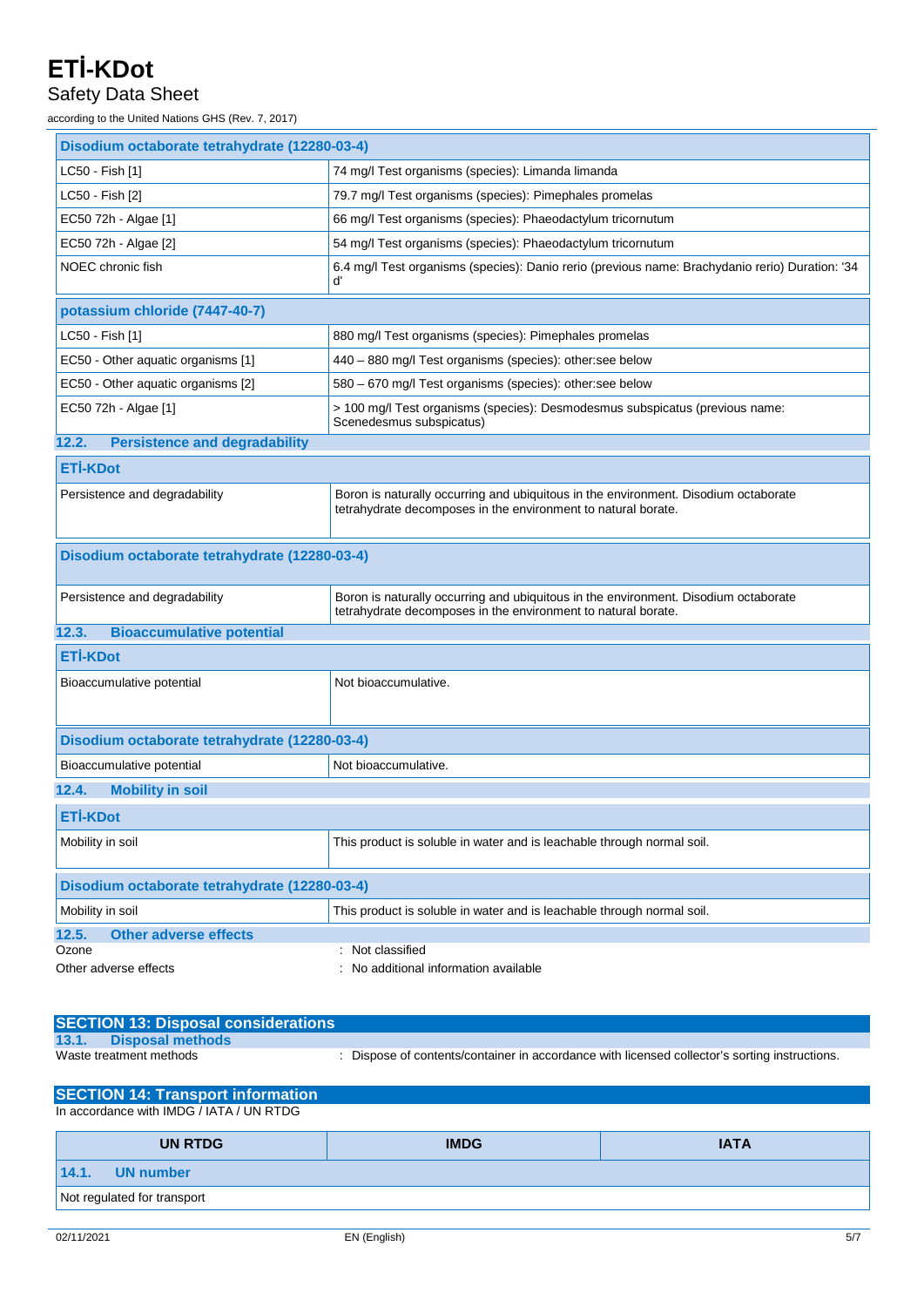#### Safety Data Sheet

according to the United Nations GHS (Rev. 7, 2017)

| 14.2.<br><b>UN Proper Shipping Name</b>            |                                                           |                                   |  |  |
|----------------------------------------------------|-----------------------------------------------------------|-----------------------------------|--|--|
| Not applicable                                     | Not applicable                                            | Not applicable                    |  |  |
|                                                    |                                                           |                                   |  |  |
| <b>Transport hazard class(es)</b><br>14.3.         |                                                           |                                   |  |  |
| Not applicable                                     | Not applicable                                            | Not applicable                    |  |  |
| Not applicable<br>Not applicable<br>Not applicable |                                                           |                                   |  |  |
| <b>Packing group</b><br>14.4.                      |                                                           |                                   |  |  |
| Not applicable                                     | Not applicable                                            | Not applicable                    |  |  |
|                                                    |                                                           |                                   |  |  |
| <b>Environmental hazards</b><br>14.5.              |                                                           |                                   |  |  |
| Dangerous for the environment: No                  | Dangerous for the environment: No<br>Marine pollutant: No | Dangerous for the environment: No |  |  |
| No supplementary information available             |                                                           |                                   |  |  |
|                                                    |                                                           |                                   |  |  |

#### **14.6. Special precautions for user**

**- UN RTDG** No data available **- IMDG** No data available **- IATA** No data available

**14.7. Transport in bulk according to IMO instruments**

Not applicable

| <b>SECTION 15: Regulatory information</b>                                                                                                                                                                                                                                                                                                                                                                                                                                                                                                                                                                                                                                                                                     |  |
|-------------------------------------------------------------------------------------------------------------------------------------------------------------------------------------------------------------------------------------------------------------------------------------------------------------------------------------------------------------------------------------------------------------------------------------------------------------------------------------------------------------------------------------------------------------------------------------------------------------------------------------------------------------------------------------------------------------------------------|--|
| Safety, health and environmental requiations specific for the product in question<br>15.1.                                                                                                                                                                                                                                                                                                                                                                                                                                                                                                                                                                                                                                    |  |
| : Listed on the United States TSCA (Toxic Substances Control Act) inventory<br>Regulatory reference<br>Listed on the Canadian DSL (Domestic Substances List)<br>Listed on the EEC inventory EINECS (European Inventory of Existing Commercial Chemical<br>Substances)<br>Listed on the Japanese ENCS (Existing & New Chemical Substances) inventory<br>Listed on KECL/KECI (Korean Existing Chemicals Inventory)<br>Listed on NZIoC (New Zealand Inventory of Chemicals)<br>Listed on PICCS (Philippines Inventory of Chemicals and Chemical Substances)<br>Listed on the AICS (Australian Inventory of Chemical Substances)<br>Listed on IECSC (Inventory of Existing Chemical Substances Produced or Imported in<br>China). |  |

| <b>ISECTION 16: Other information</b> |                              |          |                                                                                                                                                                            |
|---------------------------------------|------------------------------|----------|----------------------------------------------------------------------------------------------------------------------------------------------------------------------------|
| Issue date<br><b>Revision date</b>    | : 01/01/2020<br>: 01/11/2021 |          |                                                                                                                                                                            |
| <b>Section</b>                        | <b>Changed item</b>          | Change   | <b>Comments</b>                                                                                                                                                            |
|                                       |                              | Modified | This SDS has been compiled for the first<br>time in accordance with the GHS (Rev.6)<br>(2015)-Guidance on the Compilation of<br>Safety data Sheets. (Jan, 2020; Rev No:00) |